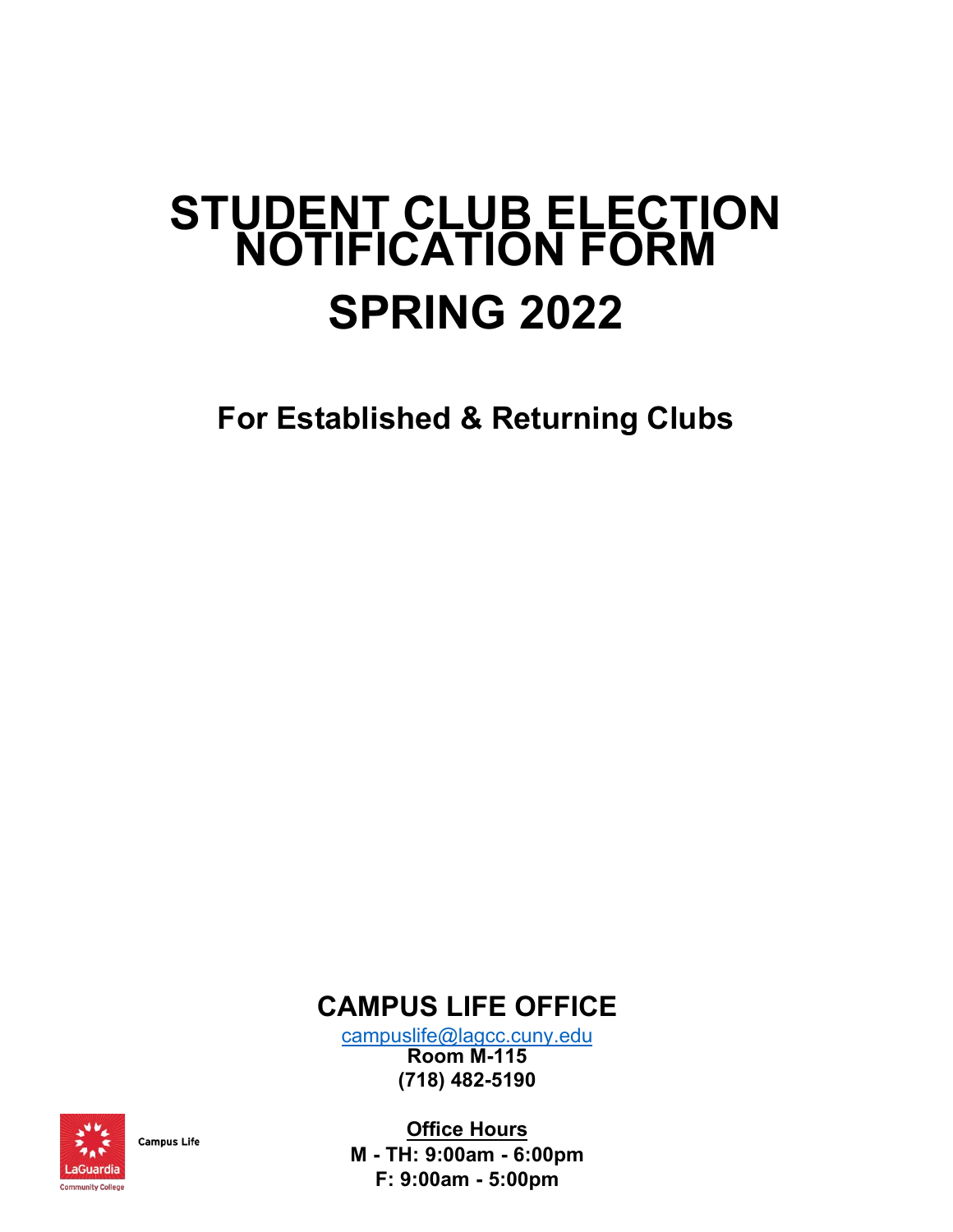

## **CLUB OFFICERS ELECTION CERTIFICATION**

I, **\_\_\_\_\_\_\_\_\_\_\_\_\_\_\_\_\_\_\_\_\_\_\_\_\_\_\_\_\_\_\_\_\_**, am the mentor to **\_\_\_\_\_\_\_\_\_\_\_\_\_\_\_\_\_\_\_\_\_\_\_\_\_\_\_\_\_\_\_\_\_\_\_\_\_\_\_**.

**PRINT FULL CLUB'S NAME** 

On **CON CON CON CON CON CON CON CON CON CON CON CON CON CON CON CON CON CON CON CON CON CON CON CON CON CON CON CON CON CON CON CON CON CON CON CON CO** 

DATE OF ELECTION

Club Officers written below. I was in attendance and the following people were voted in by a majority of the membership present as the newly elected executive board. **(Please provide all requested information below)**

| <b>OFFICER</b>        | <b>FULL NAME</b> | <b>EMPL ID</b> | <b>LAGUARDIA EMAIL</b> | <b>PHONE NUMBER</b> |
|-----------------------|------------------|----------------|------------------------|---------------------|
| <b>PRESIDENT</b>      |                  |                |                        |                     |
| <b>VICE PRESIDENT</b> |                  |                |                        |                     |
| <b>TREASURER</b>      |                  |                |                        |                     |
| <b>SECRETARY</b>      |                  |                |                        |                     |

By signing this notification, I certify that the election took place and that the above named students were duly elected as the members of the executive board. **I further certify that each of the above named students meet the minimum required 2.0 G.P.A for club executive officers (Mentors are responsible for checking all executive board members' GPA's in order to determine their eligibility to hold the positions).** 

> \_\_\_\_\_\_\_\_\_\_\_\_\_\_\_\_\_\_\_\_\_\_\_\_\_\_\_\_\_\_\_\_\_\_\_ Signature(s) of Club Mentor(s)

> $\_$

Signature of Club President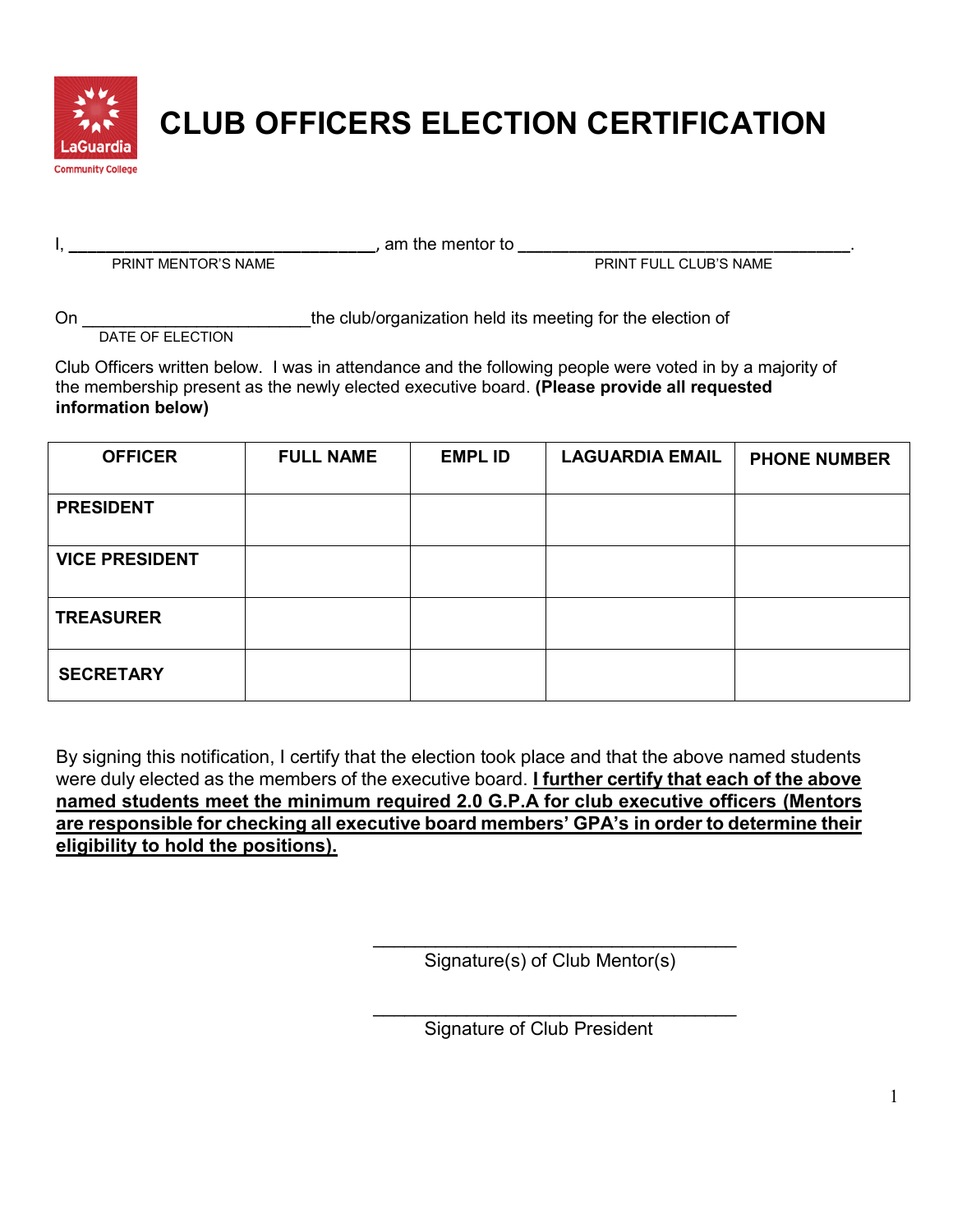

## **CLUB/ORGANIZATION MEMBERSHIP ROSTER CERTIFICATION**

| <b>INITIALS</b>                                                                                                                         |  |
|-----------------------------------------------------------------------------------------------------------------------------------------|--|
|                                                                                                                                         |  |
|                                                                                                                                         |  |
|                                                                                                                                         |  |
|                                                                                                                                         |  |
|                                                                                                                                         |  |
|                                                                                                                                         |  |
|                                                                                                                                         |  |
|                                                                                                                                         |  |
|                                                                                                                                         |  |
| <b>INITIALS</b>                                                                                                                         |  |
|                                                                                                                                         |  |
| <b>INITIALS</b><br><u> 1989 - Johann Barn, mars ar breithinn ar chuid ann an t-Alban ann an t-Alban ann an t-Alban ann an t-Alban a</u> |  |
|                                                                                                                                         |  |
| <b>INITIALS</b>                                                                                                                         |  |